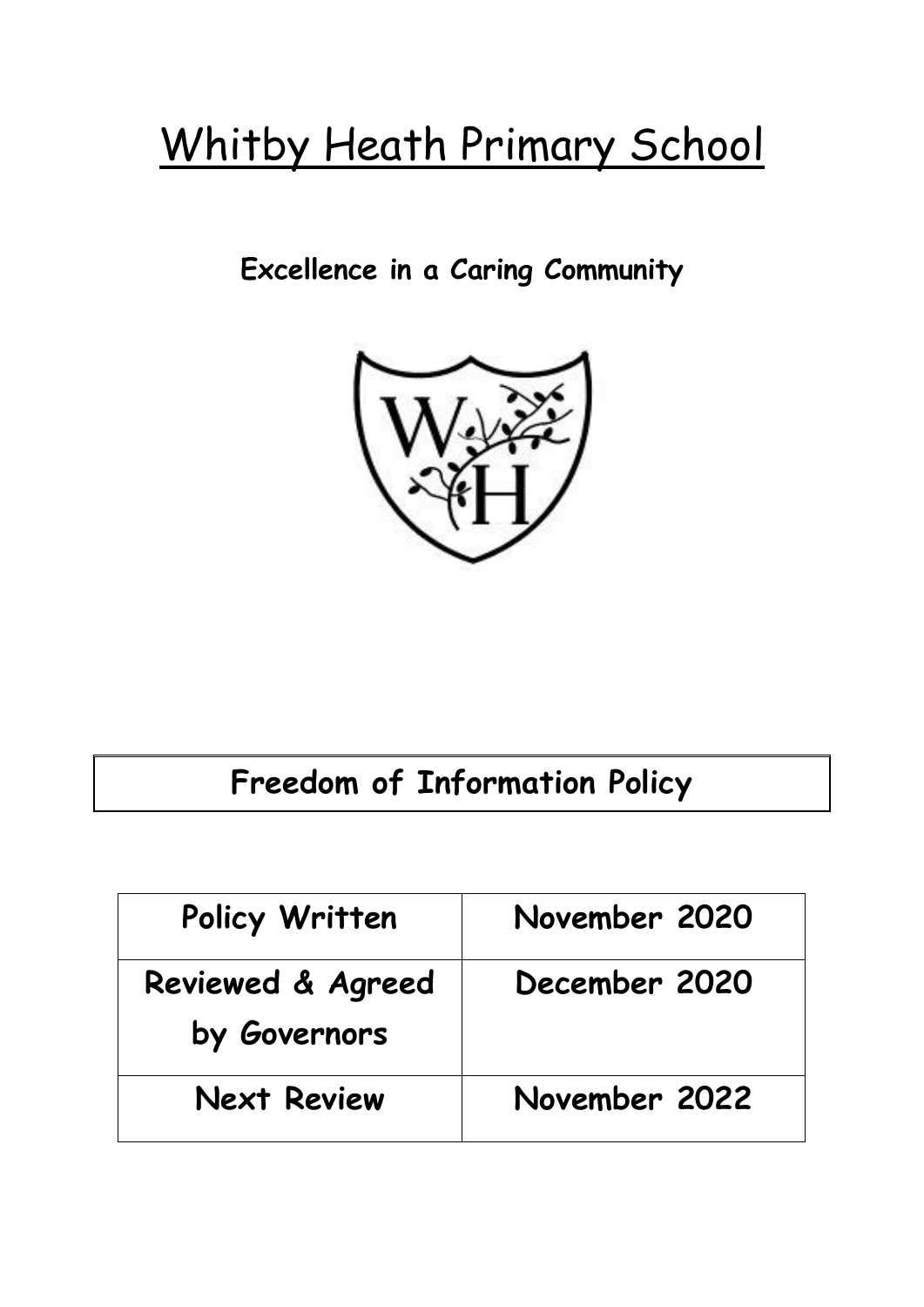#### **1. Policy Statement**

1.1 The Freedom of Information Act 2000 came into effect on 30 November 2000 and gives a general right of access to recorded information held by a public authority, including schools, subject to certain exemptions.

1.2 Whitby Heath Primary School and is committed to complying with the provisions of FOIA.

#### **2. Definitions**

2.1 "The School" means Whitby Heath Primary School.

2.2 "Appropriate Limit" means the limit set by the Freedom of Information and Data Protection (Appropriate Limit and Fees) Regulations 2004 as amended from time to time.

2.3 "Fee Notice" means the amount the Requester will need to pay in order for the School to comply with the request for information.

2.4"FOIA" means the Freedom of Information Act 2000 and amendments.

2.5 "GDPR" means the General Data Protection Regulation, [and the Data Protection Act 2018]

2.6"Publication Scheme" means a list of information that will be routinely published via the School's website. (Appendix 1)

2.7 "Requester" means the person making a request for information from the School.

2.8 "Social Media" means websites and applications that enable users to create and share content or to participate in social networking including Facebook, LinkedIn, Twitter, Google+, and all other social networking sites, internet postings and blogs. It applies to use of Social Media for School purposes as well as personal use that may affect the School in any way.

#### **3. Procedure for making a request for information**

3.1 The School requires requests for information pursuant to the provisions of FOIA to be made in writing. The School considers 'in writing' to mean communications by post, fax and email and on the Academies official Social Media sites.

3.2 Requests for information held by the School should be sent to SCHOOL POSTAL ADDRESS AND EMAIL ADDRESS

3.3 A request for information made to the School should provide the name of the Requester and an address for correspondence and should clearly set out the information being requested from the School.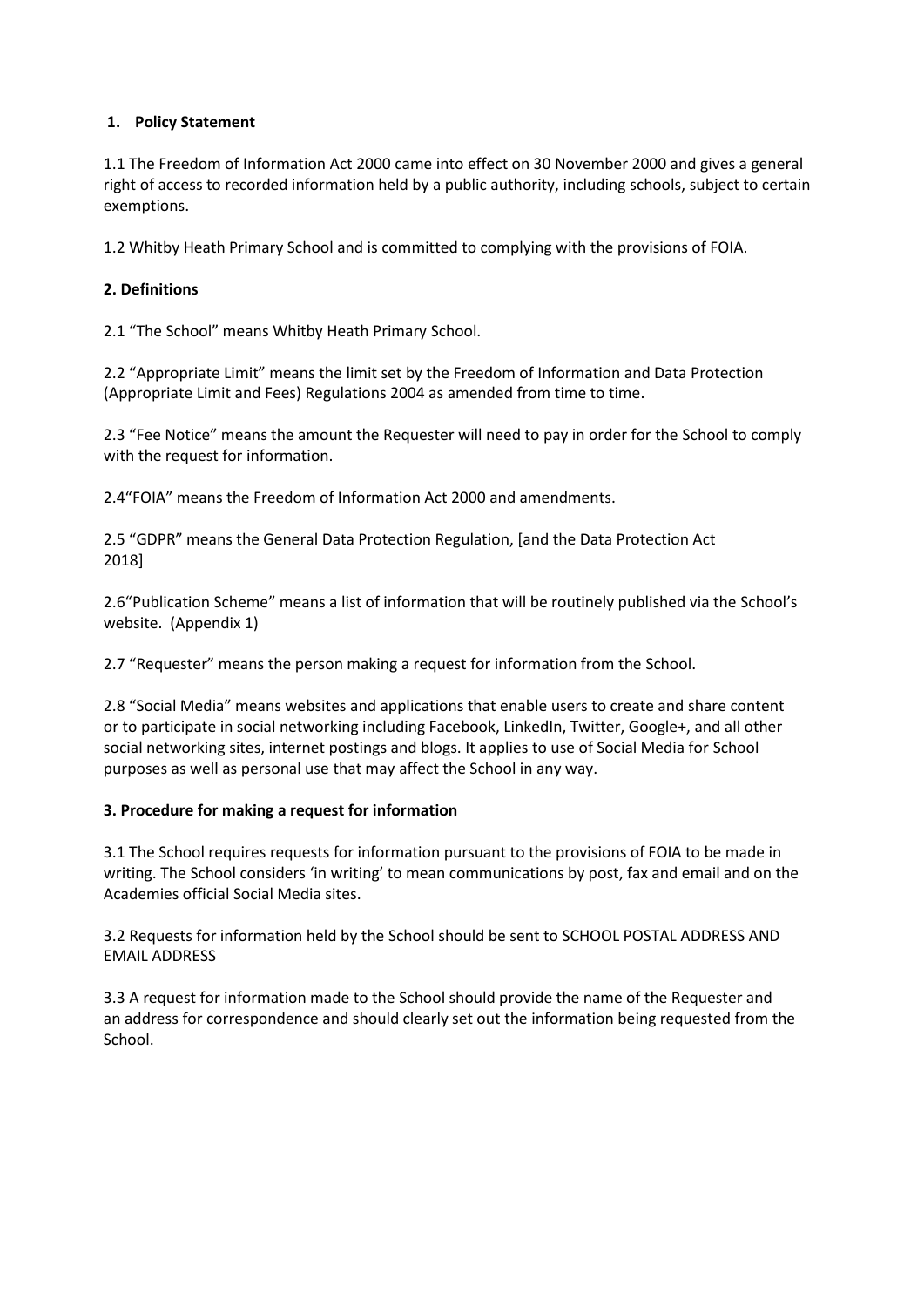#### **4. Duty to Assist**

4.1 There may be circumstances where it is unclear to the School what information is being requested or where it appears that the request for information is such that responding will cause the School to exceed to Appropriate Limit.

4.2 In these circumstances the School will seek to provide advice and assistance to the Requester in order to enable the School to provide the requester with the information they are seeking to obtain or inform the requester as to why this is not possible.

#### **5. Time Limit for responding to requests for information**

5.1 The School will seek to respond to a request for information promptly and in any event no later than 20 School days or 60 working days from the date of the request whichever occurs first.

5.2 A School day is any day on which there is a School session. A working day means any other day other than a Saturday, a Sunday, Christmas Day, Good Friday or a day which is a bank holiday.

5.3 Where a fee is payable for responding to the request, the School will disregard any day between a Fee Notice being sent to the Requester and the correct fee being received by the School when calculating the time limit for responding.

5.4 The School may charge for requests where it incurs costs in photocopying, printing or otherwise reproducing the requested information and/or where the School will incur a significant fee for providing the requested information in the format requested by the Requester. There may also be a charge where the School has issued a Fee Notice and the Requester has agreed to pay the fee as set out in the Fee Notice.

5.5 In the event the School is unable to respond within the periods set out above, the School will write to the Requester advising it will be unable to comply and provide a new time scale for responding to the request.

#### **6. Fees**

6.1 The School will not charge for the provision of information which is requested subject to the provisions of FOIA.

6.2 The School is not obliged to comply with a request for information if the cumulative time spent on locating, retrieving or, if necessary, extracting the information requested is estimated to exceed the Appropriate Limit.

6.3 The School may decide to provide information requested in excess of the Appropriate Limit without charging a fee where it considers it reasonable and within the public interest to do so.

6.4 Where it appears that responding to a request for information will result in the School exceeding the Appropriate Limit and the School does not waive the fee for complying with the request, the School may provide the Requester with a Fee Notice. The School will also inform the Requester as to how it has estimated that the Appropriate Limit will be exceeded, what information it could provide within the Appropriate Limit, and provide the Requester with the opportunity to narrow their request.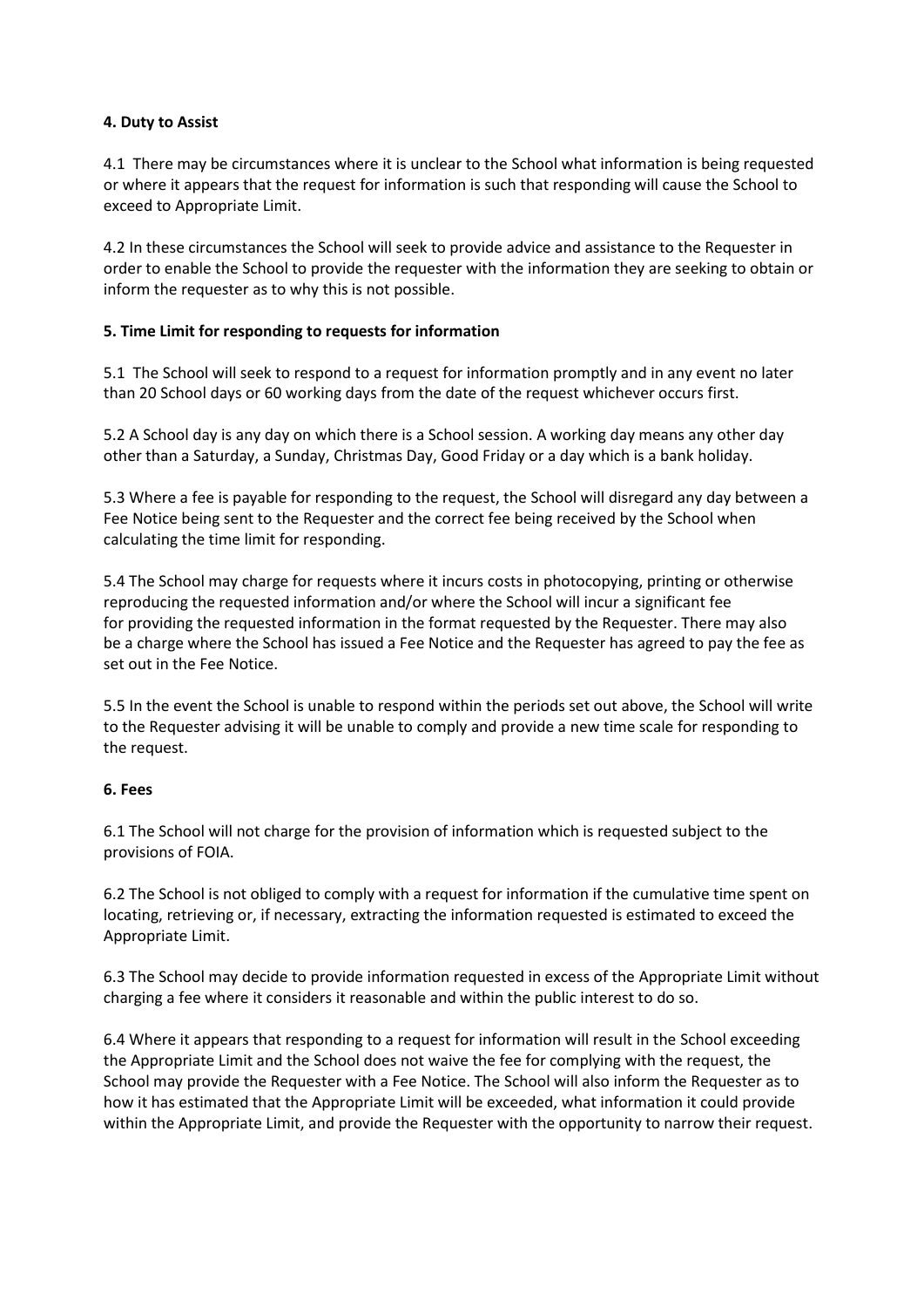6.5 Where the School has issued a Fee Notice and the Requester indicates they are not prepared to pay the fee as set out in the Fee Notice or does not pay the fee as set out in the Fee Notice within three months, the School is not obliged to comply with the original request. The School will however consider any narrowed or amended request.

#### **7. Exemptions**

7.1 The right to be provided with information requested may be limited by the application of an exemption. Some exemptions are absolute and others are qualified. Where an exemption applies to information requested, the School may also be exempt from having to confirm or deny that the information exists as well as from disclosing the requested information.

7.2 Where a qualified exemption applies to information requested from the School, the School will consider whether the public interest in maintaining the exemption outweighs the public interest in disclosing the information.

7.3The absolute exemptions most relevant to the School are those that relate to:

(a)Information accessible by other means (Section 21);

(b)Personal Information (Section 40);

(c)Confidential Information (Section 41);

(d)Prohibitions on Disclosure (Section 44).

7.4 The qualified exemptions most relevant to the School are those that relate to:

(a)Information intended for future publication (Section 22);

(b)Prejudice to the Effective Conduct of Public Affairs (Section 36

(c)Health and Safety (Section 38)

(d)Legal Professional Privilege (Section 42)

(e)Commercial Interests (Section 43).

7.5 Where the School relies on an exemption in not complying with a request for information, the School will write to the Requester setting out the exemption relied on explaining the reason(s) the School considers that the exemption applies to the information requested and, where appropriate, why it has decided that the public interest in withholding the information outweighs the public interest in disclosing it.

#### **8. Requests for Personal Data**

8.1 A request by an individual for their own personal data made subject to the provisions of FOIA will be treated as a subject access request.

8.2 A request for the personal data of a third party will be refused where the provision of that information will contravene any of the principles of the GDPR, pursuant to Section 40(2) of FOIA.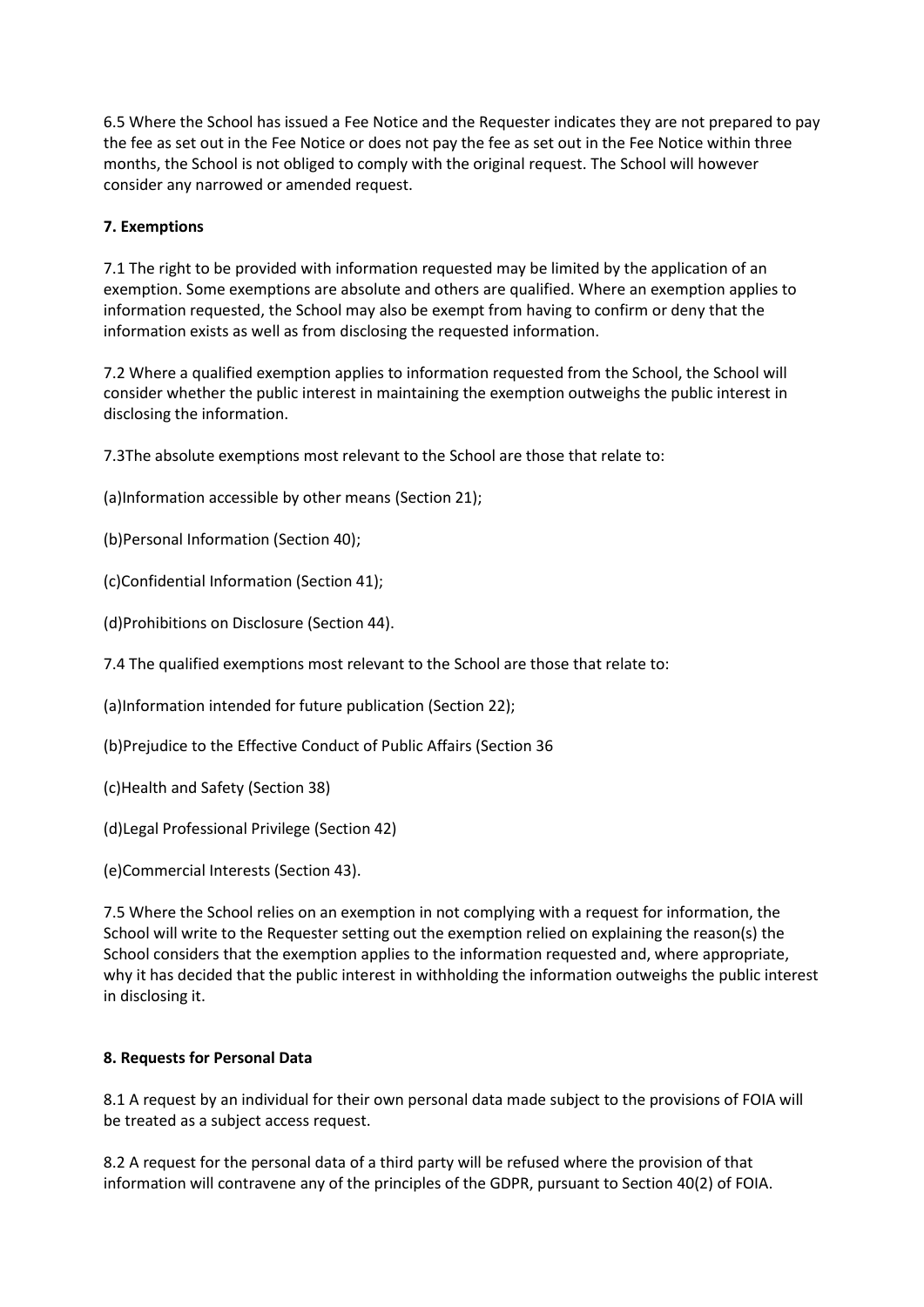8.3 For further detail please refer to the School's Subject Access Request Policy.

#### **9. Repeat and Vexatious Requests**

9.1 The School will not comply with a request for information which is considered to be vexatious.

9.2 In determining whether a request is vexatious, the School will consider whether the request is likely to cause a disproportionate or unjustified level of disruption, irritation or distress to the School, staff or governors. The School will also consider the burden on the School and any possible distress to its staff or board of governors in responding to the request, the motive of the Requester and the seriousness of the request.

9.3 The School will also not comply with a request for information which is identical or substantially similar to a previous request made by the Requester unless a reasonable time has elapsed between the current request and the previous request.

9.4 In considering whether a reasonable time has elapsed the School will take into account the time that has passed between the current request and the previous request and likelihood that the information requested will differ significantly from the information provided in the response to the previous request.

#### **10. Complaints**

10.1 Appeals against any decision not to supply information which the School considers exempt should be made to the Chair of Governors c/o school who will review the original decision.

10.2 A complaint about the School's Freedom of Information processes, procedures or how a request for information has been dealt with should be made to School DPO via schooldpo@cheshirewestandchester.gov.uk.

10.3 If a requester is unhappy with the outcome of their complaint or the way a request for information has been handled can complain to the Information Commissioner at:

Information Commissioner's Office Wycliffe House Water Lane Wilmslow Cheshire SK9 5AF

Tel: 01625 545 700.

#### **11. Monitoring and Review**

11.1 This policy will be reviewed every 2 years or earlier if required and may be subject to change.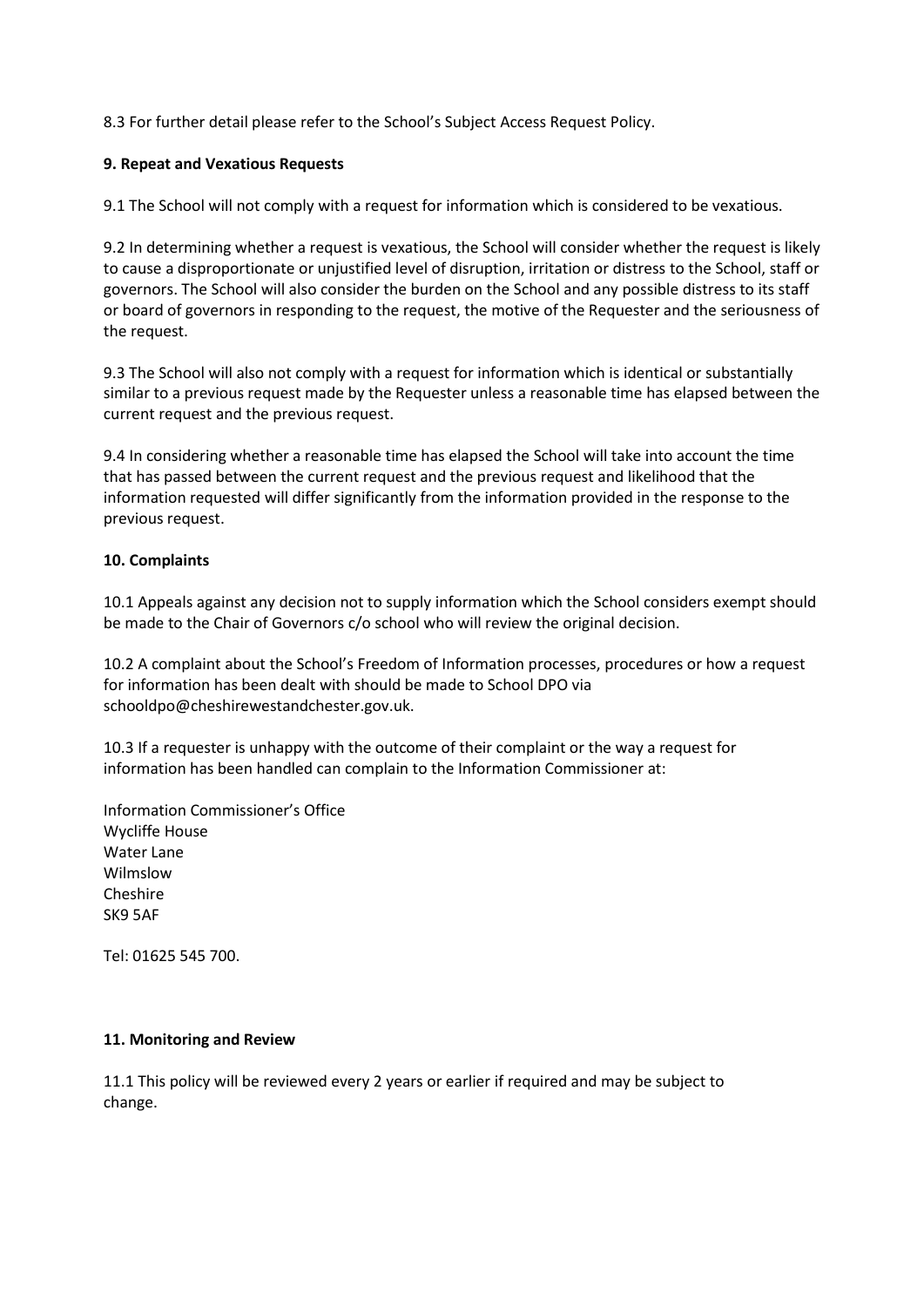#### APPENDIX 1

Freedom of Information Publication Scheme

#### Introduction

The Freedom of Information Act 2000 (FOIA) requires all public authorities (including schools) to adopt and maintain a publication scheme. In 2008 the Information Commissioner's Office (ICO) changed the emphasis in the approval and operation of publication schemes to a generic model, with effect from 1 January 2009.

The model commits a public authority to 'produce and publish the method by which the specific information will be available so that it can be easily identified and accessed by members of the public'.

A school will breach the FOIA if it has not adopted the model scheme or is not publishing in accordance with it by this date.

Whitby Heath Primary School has adopted the ICO Model Publication Scheme in full, unedited.

The Guide to Information below should be read together with the ICO Model Publication Scheme which

can be found at: https://ico.org.uk/media/for-organisations/documents/1153/model-publicationscheme.pdf.

The Deputy Head Teacher has been assigned the day-to-day responsibility for FOI policy and the provision of advice, guidance, publicity and interpretation of the school's policy.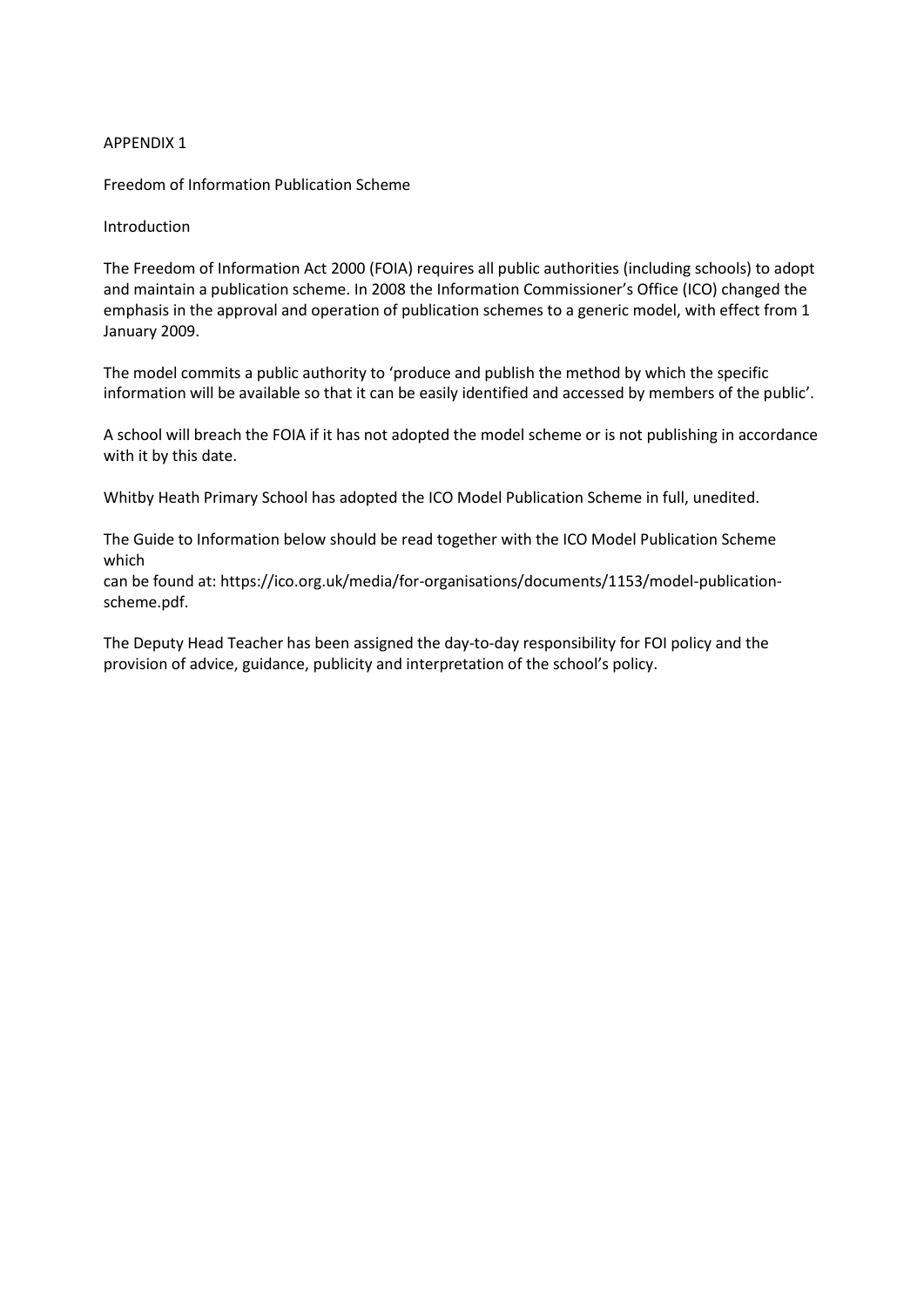| Information to be published.                                                                                        | <b>How the information</b><br>can be obtained      | <b>Cost</b> |
|---------------------------------------------------------------------------------------------------------------------|----------------------------------------------------|-------------|
| Class 1 - Who we are and what we do                                                                                 |                                                    |             |
| (Organisational information, structures, locations and contacts)                                                    |                                                    |             |
| This will be current information only                                                                               |                                                    |             |
| Who's who in the school                                                                                             | Website -<br>www.whitbyheath.cheshire.sch.<br>uk   |             |
| Who's who on the governing body / board of governors and the basis of<br>their appointment                          | Website $-$<br>www.whitbyheath.cheshire.sch.<br>uk |             |
| Instrument of Government / Articles of Association                                                                  | Website -<br>www.whitbyheath.cheshire.sch.<br>uk   |             |
| Contact details for the Head teacher and for the governing body, via the<br>school (named contacts where possible). | Website -<br>www.whitbyheath.cheshire.sch.<br>uk   |             |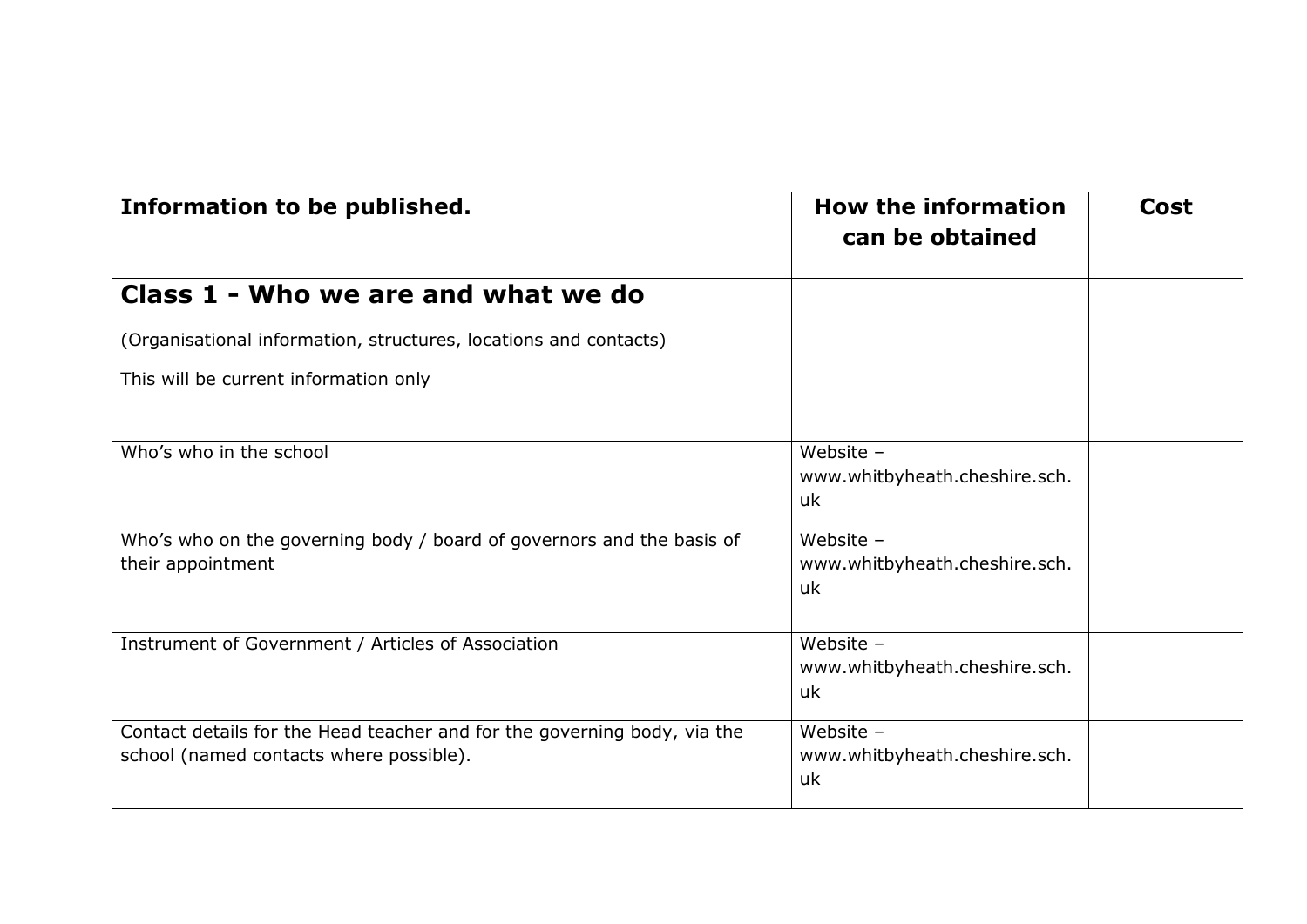| School prospectus (if any)                                                                                                     | Website -<br>www.whitbyheath.cheshire.sch.<br>uk   |  |
|--------------------------------------------------------------------------------------------------------------------------------|----------------------------------------------------|--|
| Annual Report (if any)                                                                                                         | n/a                                                |  |
| Staffing structure                                                                                                             | Website -<br>www.whitbyheath.cheshire.sch.<br>uk   |  |
| School session times and term dates                                                                                            | Website -<br>www.whitbyheath.cheshire.sch.<br>uk   |  |
| Address of school and contact details, including email address.                                                                | Website $-$<br>www.whitbyheath.cheshire.sch.<br>uk |  |
| Class $2$ – What we spend and how we spend it                                                                                  |                                                    |  |
| (Financial information relating to projected and actual income and<br>expenditure, procurement, contracts and financial audit) |                                                    |  |
| Current and previous financial year as a minimum                                                                               |                                                    |  |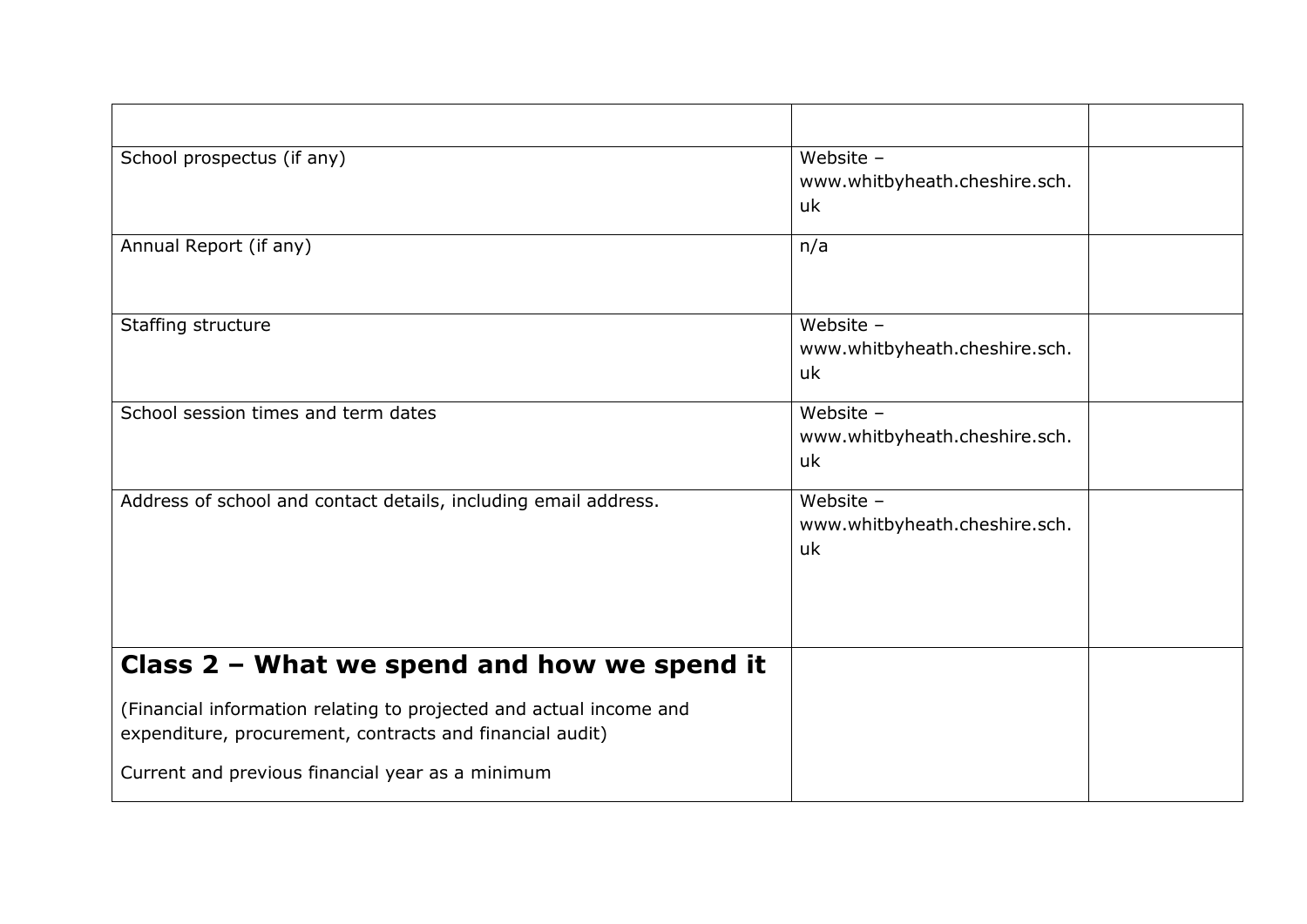| Annual budget plan and financial statements                                                                                                                                                                                                             | Hard copy |  |
|---------------------------------------------------------------------------------------------------------------------------------------------------------------------------------------------------------------------------------------------------------|-----------|--|
| Capital funding                                                                                                                                                                                                                                         | Hard copy |  |
| Financial audit reports                                                                                                                                                                                                                                 | Hard copy |  |
| Details of expenditure items over £2000 - published at least annually but at<br>a more frequent quarterly or six-monthly interval where practical.                                                                                                      | Hard copy |  |
| Procurement and contracts the school has entered into, or information<br>relating to / a link to information held by an organisation which has done so<br>on its behalf (for example, a local authority or diocese).                                    | Hard copy |  |
| Pay policy                                                                                                                                                                                                                                              | Hard copy |  |
| Staff allowances and expenses that can be incurred or claimed, with totals<br>paid to individual senior staff members (Senior Leadership Team or<br>equivalent, whose basic actual salary is at least £60,000 per annum) by<br>reference to categories. | Hard copy |  |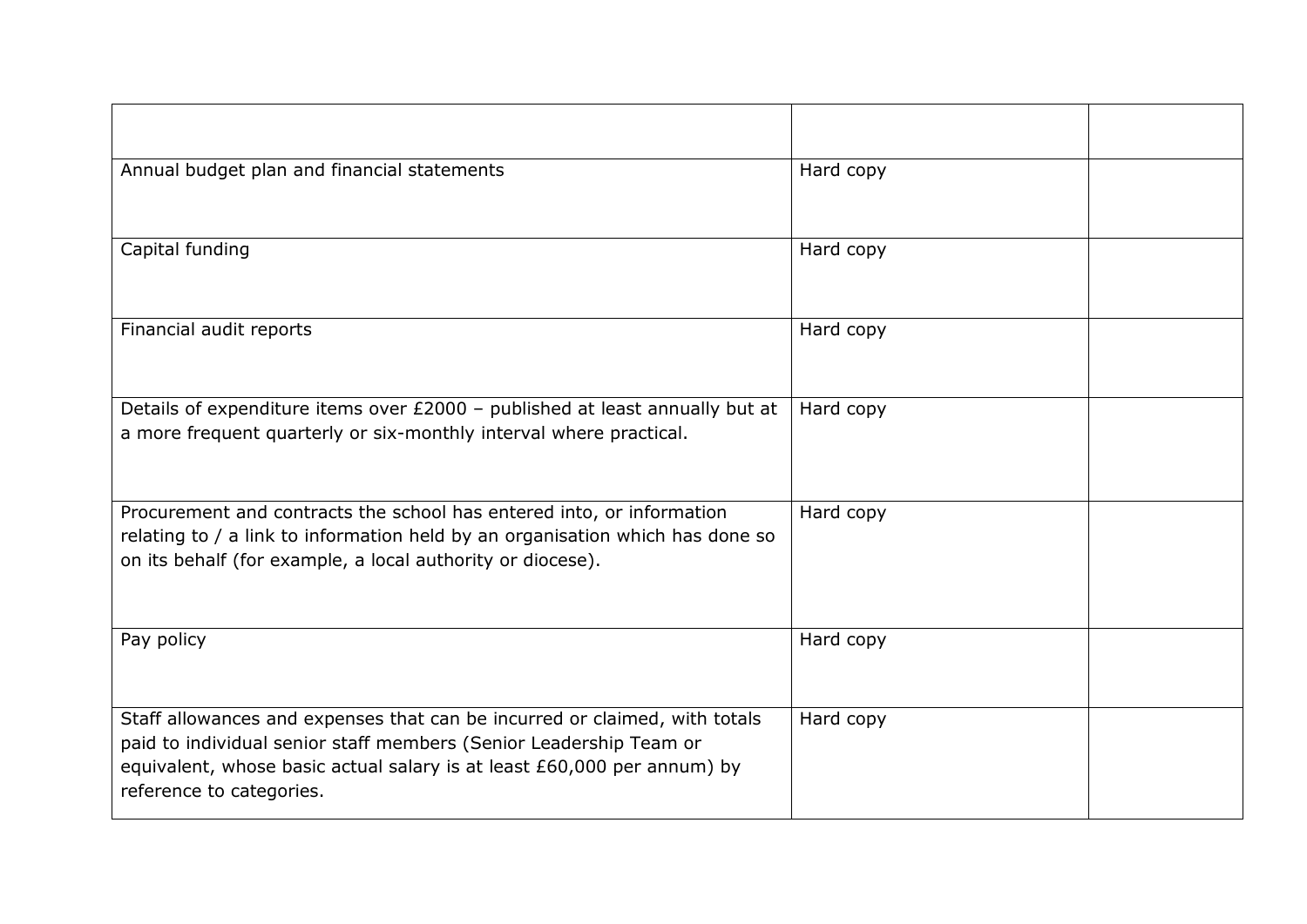| Staffing, pay and grading structure. As a minimum the pay information<br>should include salaries for senior staff (Senior Leadership Team or<br>equivalent as above) in bands of $£10,000$ ; for more junior posts, by salary<br>range.                 | Hard copy                                          |  |
|---------------------------------------------------------------------------------------------------------------------------------------------------------------------------------------------------------------------------------------------------------|----------------------------------------------------|--|
| Governors' allowances that can be incurred or claimed, and a record of total<br>payments made to individual governors.                                                                                                                                  | Hard copy                                          |  |
| Class 3 – What our priorities are and how we<br>are doing                                                                                                                                                                                               | (hard copy or website)                             |  |
| (Strategies and plans, performance indicators, audits, inspections and<br>reviews)                                                                                                                                                                      |                                                    |  |
| Current information as a minimum                                                                                                                                                                                                                        |                                                    |  |
| Performance data supplied to the English or Welsh Government or to<br>$\bullet$<br>the Northern Ireland Executive, or a direct link to the data<br>The latest Ofsted / Estyn / Education and Training Inspectorate report<br>- Summary<br>- Full report | Website $-$<br>www.whitbyheath.cheshire.sch.<br>uk |  |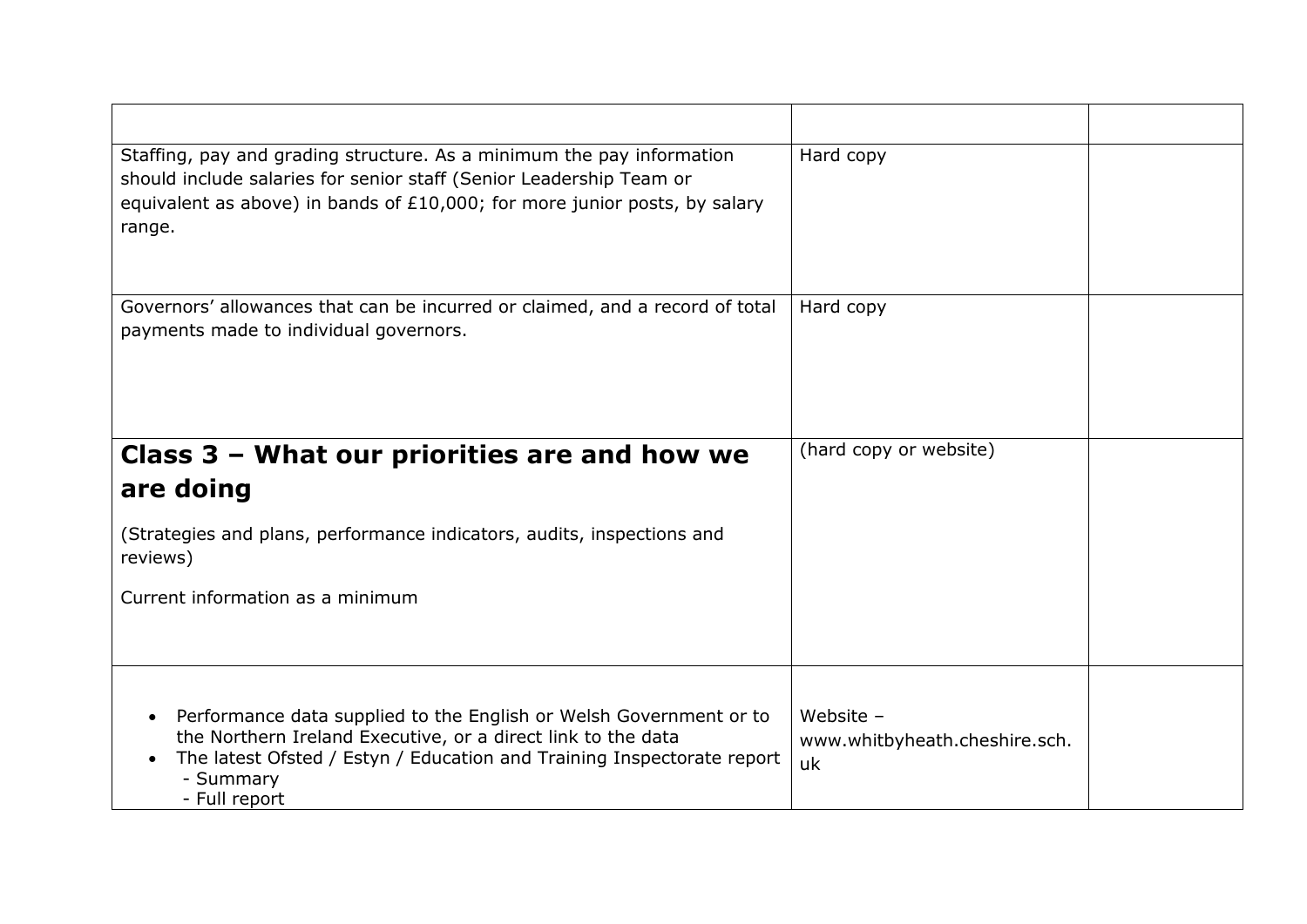| Post-inspection action plan                                                                                                           |                                                    |  |
|---------------------------------------------------------------------------------------------------------------------------------------|----------------------------------------------------|--|
| Performance management policy and procedures adopted by the governing<br>body.                                                        | Hard copy                                          |  |
| Performance data or a direct link to it                                                                                               | Website -<br>www.whitbyheath.cheshire.sch.<br>uk   |  |
| The school's future plans; for example, proposals for and any consultation<br>on the future of the school, such as a change in status | Website $-$<br>www.whitbyheath.cheshire.sch.<br>uk |  |
| Safeguarding and child protection                                                                                                     | Website $-$<br>www.whitbyheath.cheshire.sch.<br>uk |  |
| Class 4 - How we make decisions                                                                                                       |                                                    |  |
| (Decision making processes and records of decisions)                                                                                  |                                                    |  |
| Current and previous three years as a minimum                                                                                         |                                                    |  |
| Admissions policy/decisions (not individual admission decisions) - where<br>applicable                                                | n/a under CWAC admissions<br>policy                |  |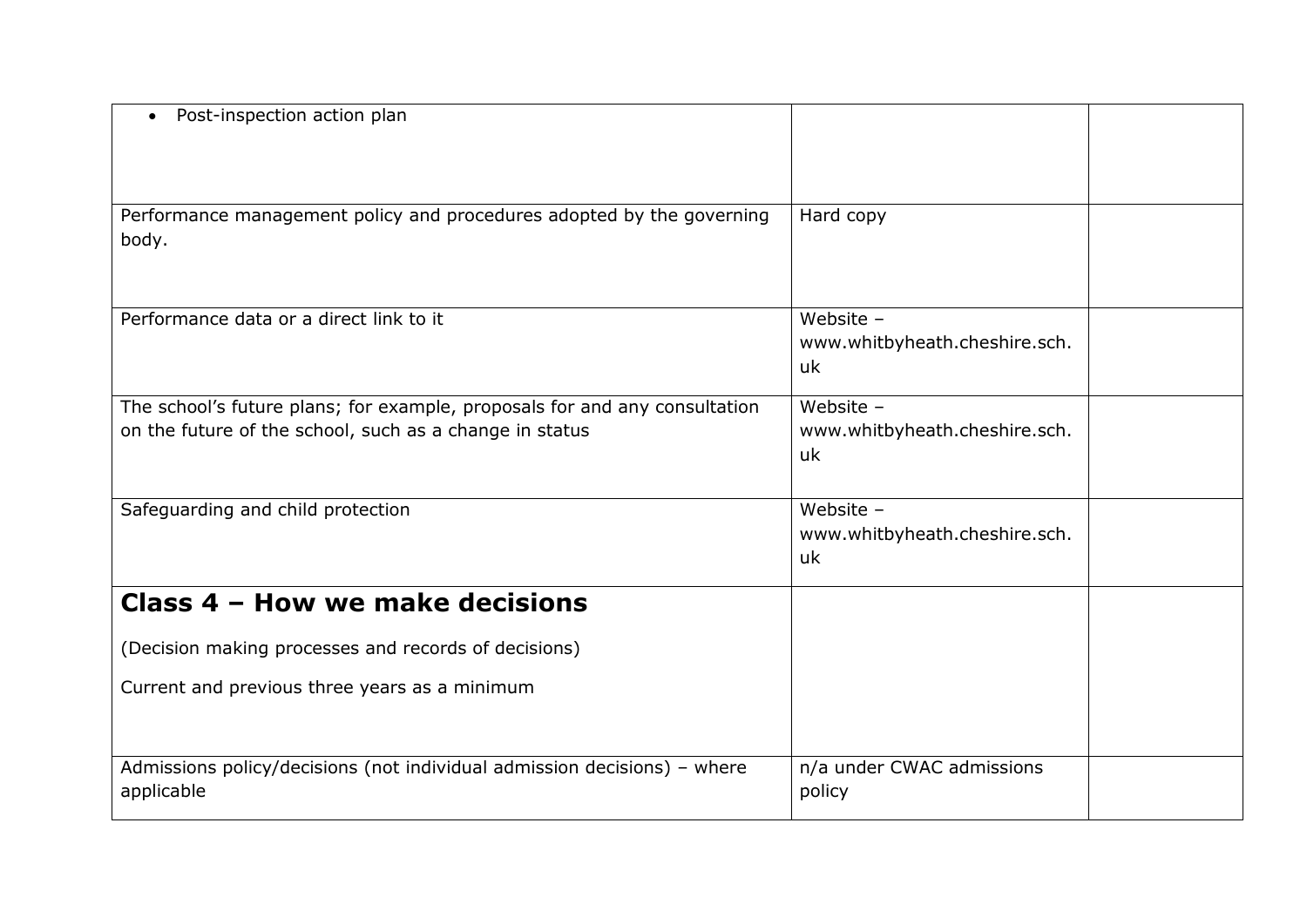| Agendas and minutes of meetings of the governing body and its<br>committees. (NB this will exclude information that is properly regarded as<br>private to the meetings).                                                                                                                                                                                                                                                                                                                                                                                                            | Hard copy                                          |  |
|-------------------------------------------------------------------------------------------------------------------------------------------------------------------------------------------------------------------------------------------------------------------------------------------------------------------------------------------------------------------------------------------------------------------------------------------------------------------------------------------------------------------------------------------------------------------------------------|----------------------------------------------------|--|
| Class $5 -$ Our policies and procedures                                                                                                                                                                                                                                                                                                                                                                                                                                                                                                                                             |                                                    |  |
| (Current written protocols, policies and procedures for delivering our<br>services and responsibilities)                                                                                                                                                                                                                                                                                                                                                                                                                                                                            |                                                    |  |
| Current information only.                                                                                                                                                                                                                                                                                                                                                                                                                                                                                                                                                           |                                                    |  |
| As a minimum these must include policies, procedures and documents that<br>the school is required to have by statute or by its funding agreement or<br>equivalent, or by the Welsh or English government or the Northern Ireland<br>Executive. These will include policies and procedures for handling<br>information requests. In addition, for Wales, this will include a Welsh<br>Language Scheme in accordance with the Welsh Language Act 1993. For<br>Northern Ireland, this will include an equality scheme / statement in<br>accordance with the Northern Ireland Act 1998. |                                                    |  |
| Records management and personal data policies, including:<br>Information security policies<br>Records retention, destruction and archive policies<br>Data protection (including information sharing policies)                                                                                                                                                                                                                                                                                                                                                                       | Website $-$<br>www.whitbyheath.cheshire.sch.<br>uk |  |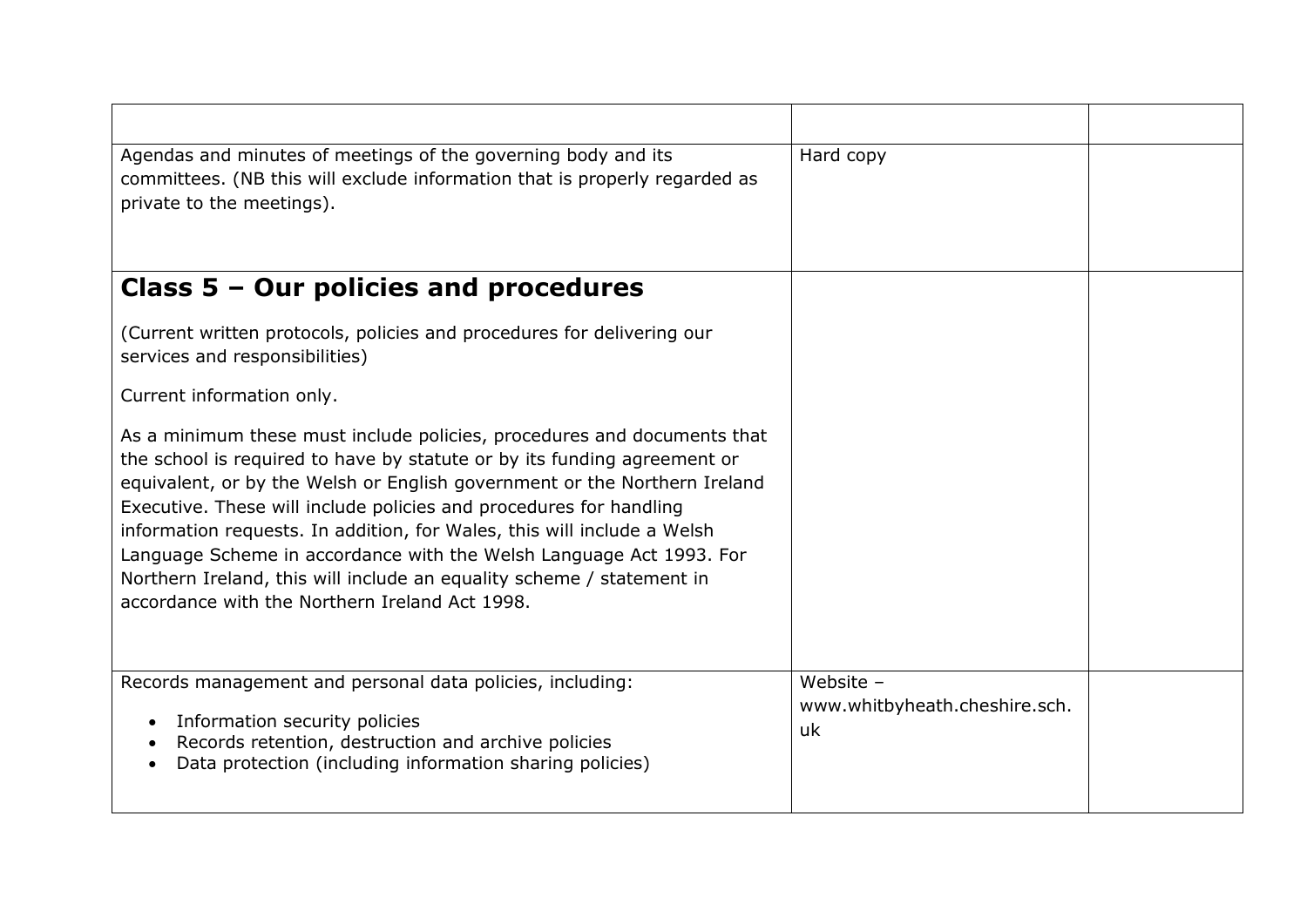| Charging regimes and policies.                                                                                                                                                                                                                                                     | Website -                                          |  |
|------------------------------------------------------------------------------------------------------------------------------------------------------------------------------------------------------------------------------------------------------------------------------------|----------------------------------------------------|--|
| This should include details of any statutory charging regimes. Charging<br>policies should include charges made for information routinely published.<br>They should clearly state what costs are to be recovered, the basis on which<br>they are made and how they are calculated. | www.whitbyheath.cheshire.sch.<br>uk                |  |
| If the school charges a fee for re-licensing the use of datasets, it should<br>state in its guide how this is calculated (please see "How to complete the<br>Guide to information").                                                                                               |                                                    |  |
| Class $6$ – Lists and Registers                                                                                                                                                                                                                                                    |                                                    |  |
|                                                                                                                                                                                                                                                                                    |                                                    |  |
| Currently maintained lists and registers only (this does not include the<br>attendance register).                                                                                                                                                                                  |                                                    |  |
| Curriculum circulars and statutory instruments                                                                                                                                                                                                                                     | Website $-$<br>www.whitbyheath.cheshire.sch.<br>uk |  |
| Disclosure logs                                                                                                                                                                                                                                                                    | By inspection only                                 |  |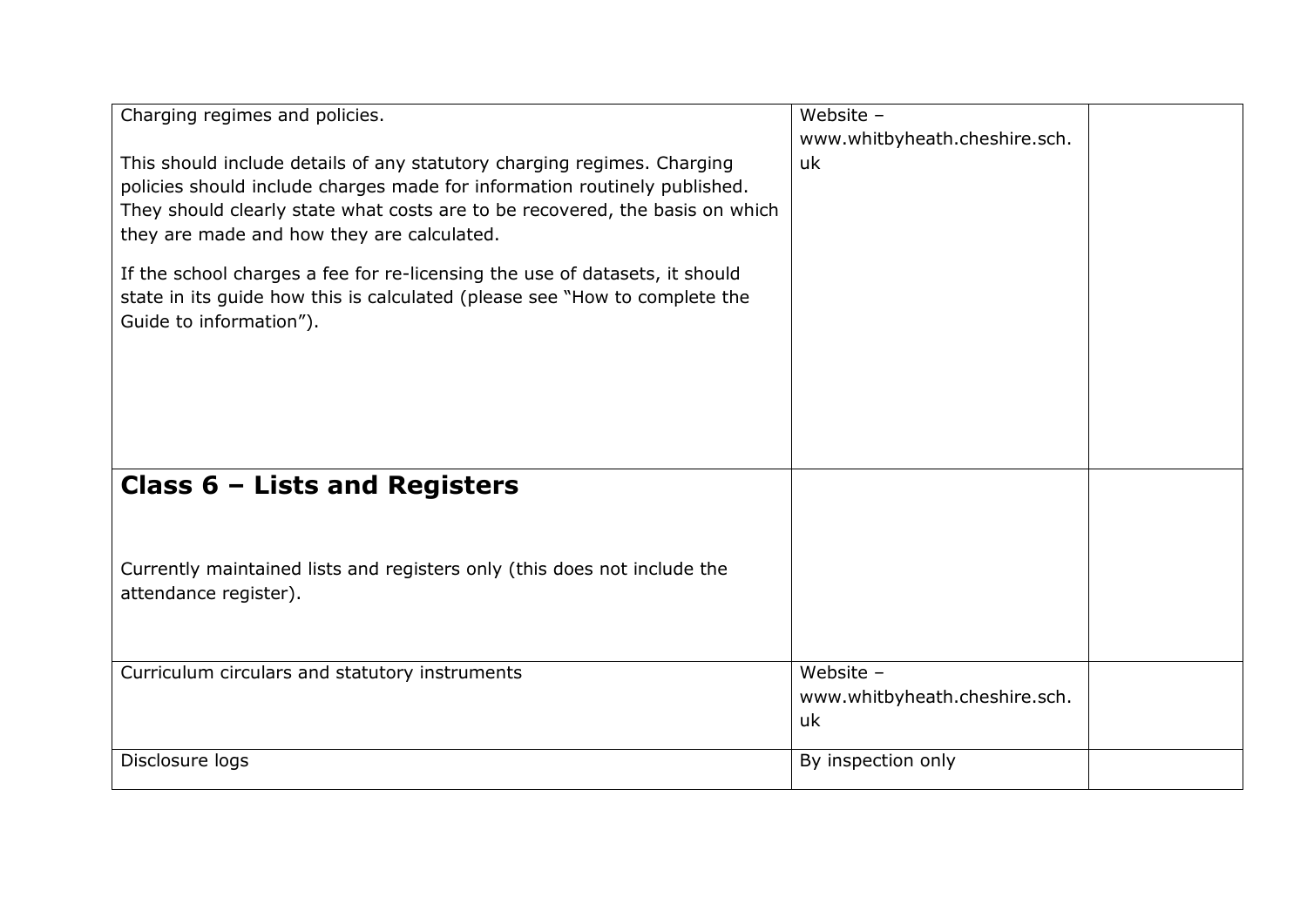| Asset register                                                                                                                    | By inspection only                                 |
|-----------------------------------------------------------------------------------------------------------------------------------|----------------------------------------------------|
| Any information the school is currently legally required to hold in publicly<br>available registers                               | By inspection only                                 |
| Class $7$ – The services we offer                                                                                                 |                                                    |
| (Information about the services we offer, including leaflets, guidance and<br>newsletters produced for the public and businesses) |                                                    |
| Current information only                                                                                                          |                                                    |
| Extra-curricular activities                                                                                                       | Website -<br>www.whitbyheath.cheshire.sch.<br>uk   |
| Out of school clubs                                                                                                               | Website -<br>www.whitbyheath.cheshire.sch.<br>uk   |
| Services for which the school is entitled to recover a fee, together with<br>those fees                                           | Website $-$<br>www.whitbyheath.cheshire.sch.<br>uk |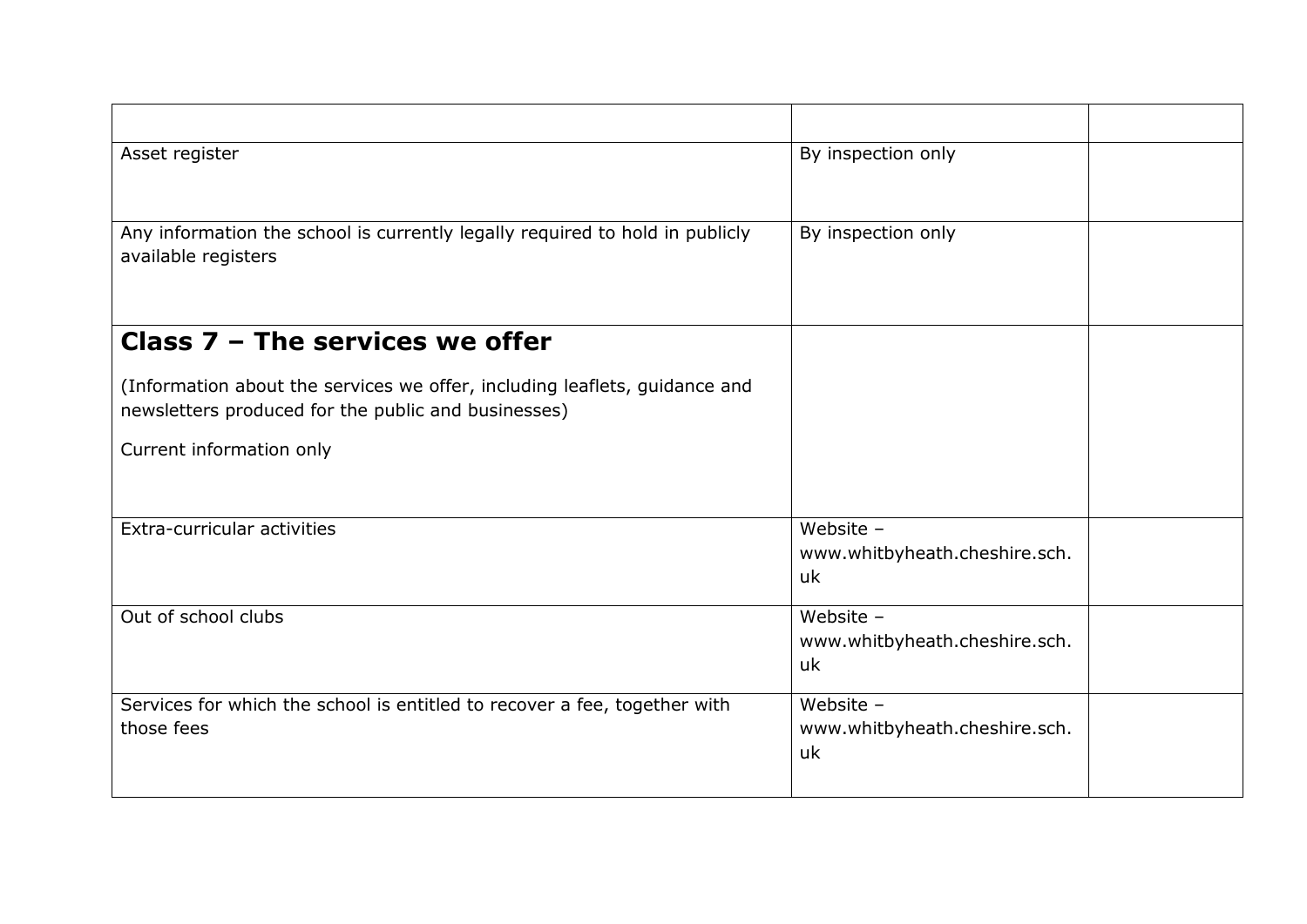| School publications, leaflets, books and newsletters                                                             | Website -<br>www.whitbyheath.cheshire.sch.<br>uk |  |
|------------------------------------------------------------------------------------------------------------------|--------------------------------------------------|--|
| <b>Additional Information</b>                                                                                    |                                                  |  |
| This will provide schools with the opportunity to publish information that is<br>not itemised in the lists above |                                                  |  |
|                                                                                                                  |                                                  |  |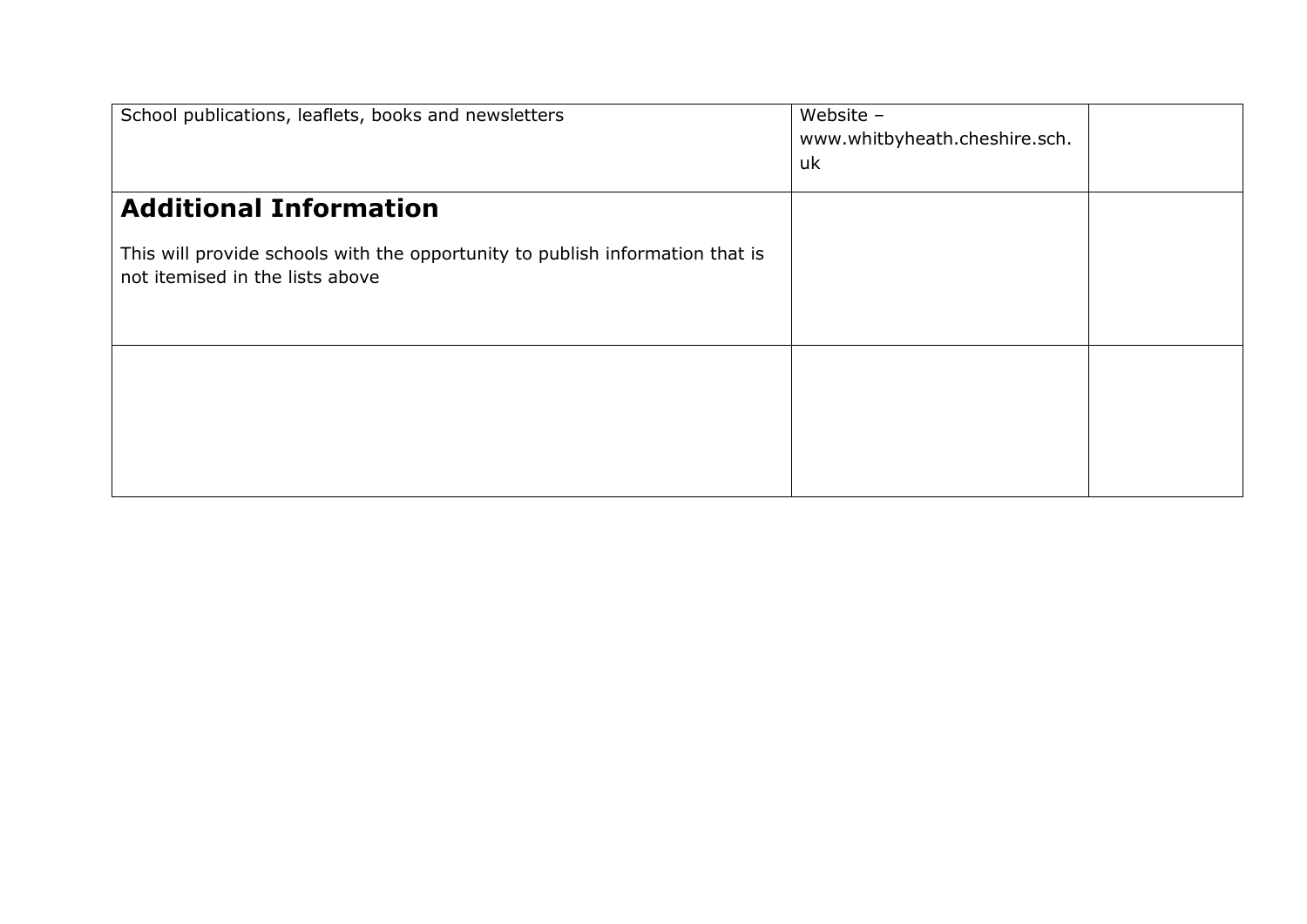### **SCHEDULE OF CHARGES**

**This describes how the charges have been arrived at and should be published as part of the guide.**

| <b>TYPE OF CHARGE</b>    | <b>DESCRIPTION</b>                                           | <b>BASIS OF CHARGE</b>                                |
|--------------------------|--------------------------------------------------------------|-------------------------------------------------------|
| <b>Disbursement cost</b> | Photocopying/printing<br>@0.24p per sheet (black &<br>white) | Actual cost                                           |
|                          | Photocopying/printing @2.4p<br>per sheet (colour)            | Actual cost                                           |
|                          | Postage 0.88p                                                | Actual cost of Royal Mail large letter<br>$2nd$ class |